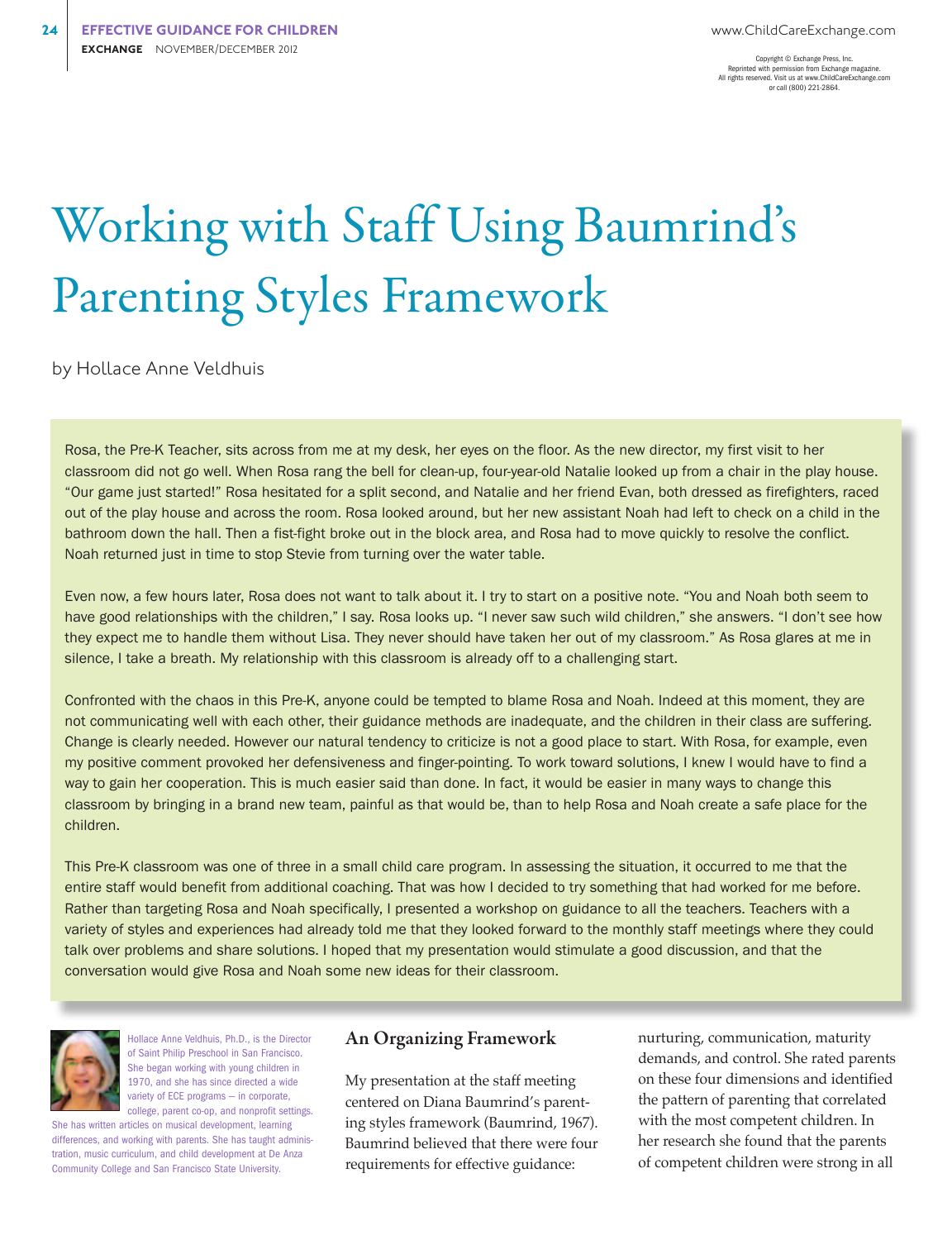four of the parenting dimensions: Children need a loving parent who takes the time to listen to them and explain things. Children also need firm limits, based on an accurate understanding of their ever-changing abilities. Baumrind called the style which combined all these strengths Authoritative Parenting.

# Diana Baumrind's Dimensions of Parenting

| <b>Nurturance</b>    | <b>Control</b>    |
|----------------------|-------------------|
| • Express love       | • Consistently    |
| • Guarantee child's  | enforce           |
| well-being           | directives        |
| • Take pleasure      | • Resist push-    |
| in child's           | back from child   |
| accomplishments      | • Exert influence |
| <b>Communication</b> | <b>Maturity</b>   |
| • Use reason to      | <b>Demands</b>    |
| persuade             | • Expect child to |
| • Use non-           | perform up to     |
| manipulative         | ability           |
| techniques to        | Offer             |
| persuade             | opportunities     |
| • Ask child's        | for decision      |
| opinion, feelings    | making            |

As I presented this chart to the teachers, I offered examples of each style, using my observations of parents at the school:

In the morning, David's dad often walked into the classroom engaged in a conversation with his son. They talked about breakfast, their cat's funny tricks, or the bus ride to school. Communication was a strength in this father's style. Julie carried her daughter through the door wrapped in a blanket, and sat down with her in the book corner for an affectionate kiss. Hers was a style anchored in nurturance. Virginia, on the other hand, expected both her children to contain their feelings and part with her without ceremony. Her maturity expectations were high.

The teachers began a lively discussion about Virginia's demands: Were they inappropriately controlling or well-suited to her culture and her children? In the process, the teachers began to connect the different parenting styles to their own beliefs about teaching. Many of them were able to identify their own strengths as teachers.

Rosa recognized her high expectations of the children and remembered her father telling her, "You can do it. Just keep trying." Noah talked about his own infant daughter and his commitment to nurturing. At the same time, he acknowledged that he had a lot to learn about preschoolers and their need for consistency.

Cindy said, "I can control the children. That is why I am always in charge on the field trips. I know how to keep them safe." To her co-teacher, she said, "Jane, you are the one the children can talk to when they are upset."

In the two-year-old classroom, Charlotte and Anna agreed that Anna's quiet, gentle manner was just what was needed to nurture the young children in their first school experience.

## Skill Building

I told the teachers that we would work together on the elements of Baumrind's chart. I wanted them to be strong in all four of these skills. How could they use what they had learned in the meeting to strengthen guidance in their classrooms? I asked each teaching team to work together on their next steps. Then I met with each head teacher and each classroom team separately to deepen the conversation.

# Differentiated Coaching

In understanding why Baumrind's theory worked in this context, I was helped by reading Jane Kise's book, *Differentiated Coaching* (2006), in which she describes her work in elementary schools. Kise stresses the importance of highlighting teachers' strengths, rather than challenging their beliefs. Where a list of dos and don'ts might feel insulting, a theory that highlights teachers' strengths shows respect and trust in the teachers' decision-making ability. This

can lessen their resistance to change. Baumrind's model of parenting styles functioned as this kind of a framework for working with Rosa's classroom and the other classrooms at her school.

Kise also believes that the right theory can create a bridge between staff meeting discussions and individual coaching sessions. As I built a partnership with Rosa, Baumrind's theory acted in this way. My presentation at the staff meeting set the stage for follow-up meetings with individuals and classroom teaching teams. Having learned new terminology together, teachers were able to talk with each other — and with me — at another level. Even Noah was able to join in learning with the group.

## Evaluating Success

In addition, this method was helpful to Rosa and her colleagues because there was a good match between Baumrind's approach and the conditions at the school. First of all, Baumrind's focus on guidance was a good match for Rosa's immediate concerns. In her classroom, the problem with guidance blocked progress in other areas. Special projects, individualized learning, even field trips had been put on hold. Guidance was a top priority, and Rosa needed advice in this area.

Equally important, Rosa was able to be self-reflective. While initially defensive, Rosa was able to participate in the staff meeting and the discussion that followed in a way that allowed her to save face. Offered respect, she was able to think about her own role in the problem. Because Rosa had this essential skill, she was able to partner with me in facing the challenges in her classroom.

The structure of the weekly staff meetings was also very helpful in making change possible. The teachers were used to regular meetings, and they enjoyed them. They felt ownership in the discussion and were accustomed to learning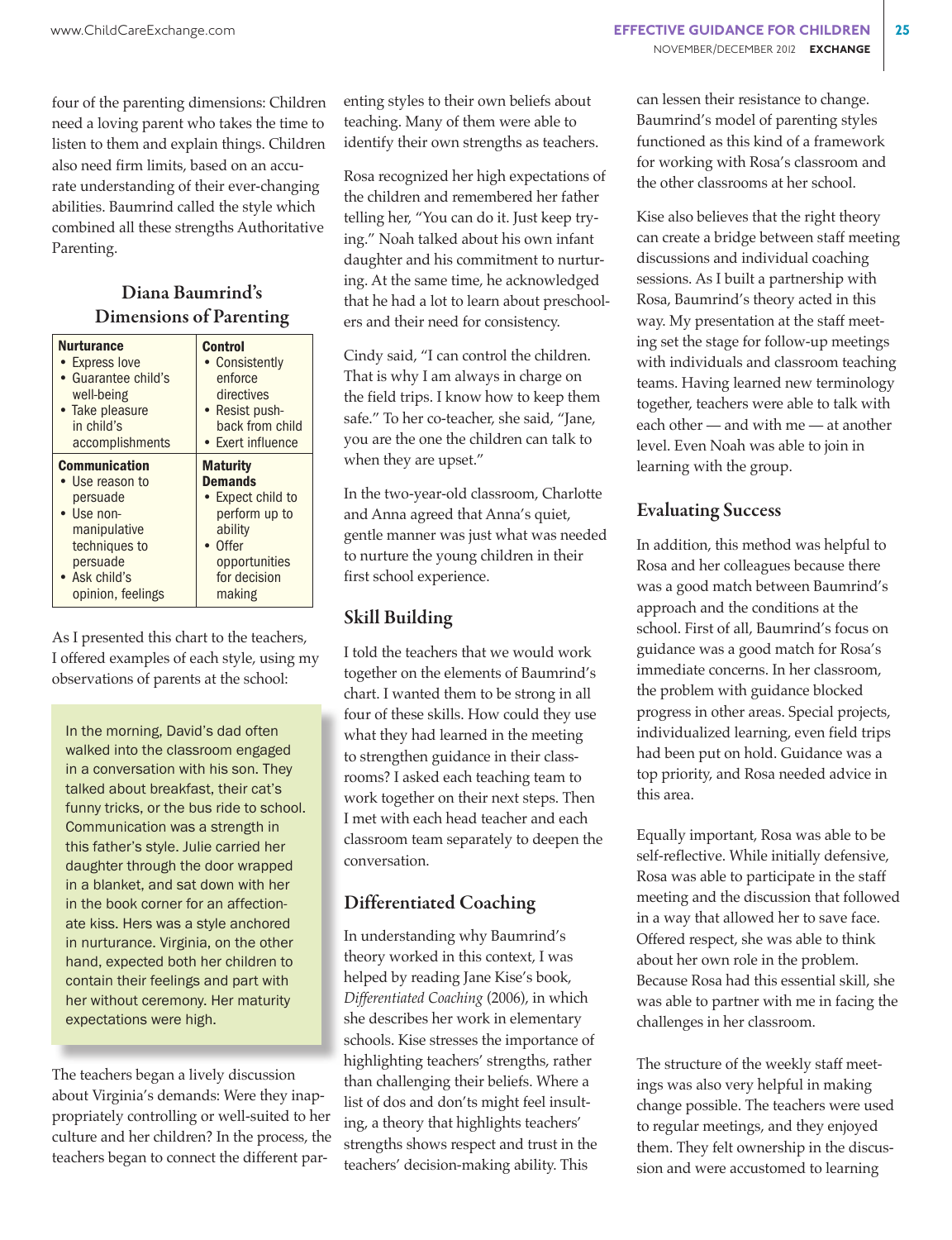new skills that they could use in their work. Talk did not focus on gripes or blame, but instead on solving problems together. When I presented the teachers with Baumrind's ideas, they fell on fertile ground.

#### Conclusion

In my experience, Rosa and Noah's Pre-K classroom is not unusual. Sadly, many child care programs are paralyzed by problems with guidance. Knowing how to partner with struggling teachers can be the key to ensuring children's physical and emotional safety and can lay the groundwork for improving program quality. To meet this imperative, Baumrind's ideas provide a useful framework for understanding the problem, promoting discussion, and bringing teams together to make change.

## References

Baumrind, D. (1967) Child care practices anteceding three patterns of preschool behavior. *Genetic Psychology Monographs, 75*, 43-88.

Kise, J. A. G. (2006) *Differentiated coaching: A framework for helping teachers change.* Thousand Oaks, CA: Corwin Press.

— n —

## The Three-Year-Old Class

Jane and Cindy were eager to work with the new ideas. Their strong partnership was based on talking things through, so our meetings became part of their ongoing discussion. Still it was hard for them to come up with ideas for changing their roles, so they invited me to observe in their classroom.

Watching them together helped me understand their team. Cindy's loud, enthusiastic approach worked well in managing the group, but she frightened some of the more sensitive children. Jane enjoyed being the person who supported those children one on one. When I suggested that they divide the group in two at times, to make it more manageable, both Jane and Cindy objected. Each of them worried about the other's weaknesses.

Despite their protests, over the next couple of weeks they began experimenting with ways to change their roles in the classroom. Jane began stepping up during transitions with her own songs and announcements, and she talked Cindy into going with her to a workshop on "The Shy Child." Their classroom changed slowly but perceptibly, and they felt more comfortable talking about their teaching styles as a part of team meetings.

## The Two-Year-Old Class

Charlotte and Anna also tried to put Baumrind's ideas to use, but without success. As a new teacher, Anna was ready to learn, but her head teacher, Charlotte, could not reflect honestly on her own teaching style. In the classroom, she seemed preoccupied and unaware of the children around her. In discussions, she agreed with anything that was said, but on a daily basis her behavior was unchanged. Charlotte's behavior reveals the limitations of such a workshop and coaching method. Charlotte's issues had to be dealt with in a different way.

#### The Pre-K Class

As a head teacher, Rosa also faced some challenges. We started with a one-onone discussion of her expectations of the four-year-old children in her classroom. She decided to keep more closely to the routines that had previously made the classroom run smoothly. She remembered how Lisa had expressed confidence in the children's abilities — especially during the transitions of the day. She realized that she needed to take more responsibility for enforcing the routines, now that she had a new and less experienced assistant. In addition, she identified one of the children as needing some additional outside help. Getting a shadow in the classroom gave Rosa more freedom to focus on the rest of the children and on building her team.

As Rosa grew more confident that I would support her work, she was able to think about changing her own communication style. She realized that when she explained the reasons behind her requests to the children, they were more likely to cooperate. It occurred to her that this method might also work with her assistant, Noah.

She met with Noah and started talking through the day's routines and transitions. She realized that she had never taken the time to explain to him how children benefit when the adults in the classroom work together. She told him how the children felt safer when the adults communicate with each other. She described some of the language that she and Lisa had been using to guide the children's behavior. Over a series of meetings, Rosa and Noah began to find a comfortable way to talk to each other. They also saw the children's behavior change. The Pre-K classroom became calmer and more orderly, and everyone could focus on play and learning with fewer interruptions.